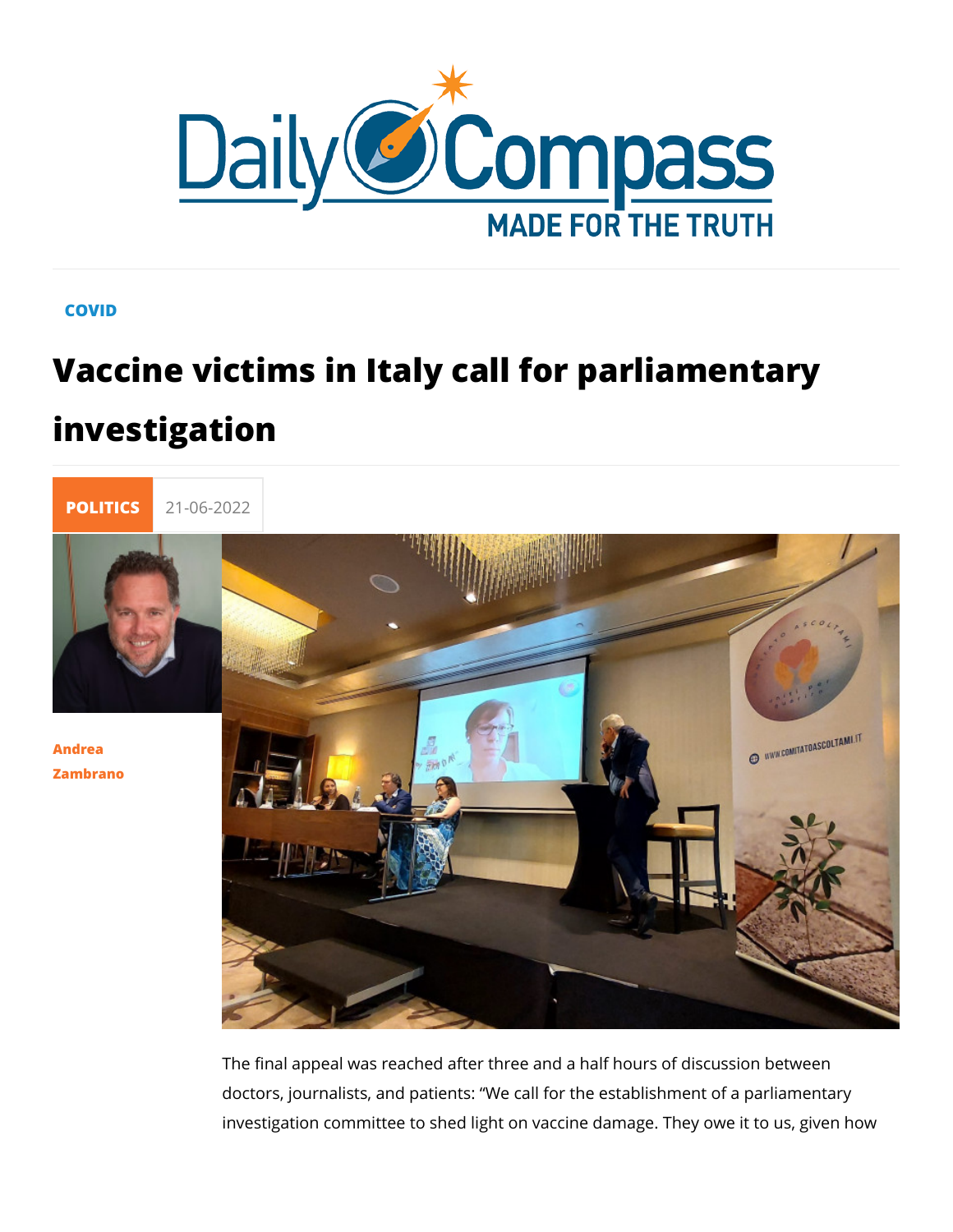much we are suffering. This is Federica Angelini speaking, fo committeAsscolt $\alpha$  [Listen to Me] that unites 1,800 victims of the anti-Covid vaccine  $\alpha$ that was supposed to be safe and instead is disabling thousan Italy who struggle with cardiovascular and neurological proble

Ms Angelini, and, with Choem, it tahteo Asco, I tha anvie pulled off a miracle telling the country about the unheard drama of those whose liv upside down since the day they were inoculated, but who are r by the State and are not even considered for treatment. At the first truly medical congress on vaccine adverse effects took pl [HER](https://www.youtube.com/watch?v=EvHsMI5uN9U)Ehe full video). Above all it s a miracle because it made the vaccines, reversing the diabolical interpretation of risks/beneformery about. Just a year ago, at the height of the vaccination campa would have been impossible to have obtained a conference roo one in the hotel in Via Galvani, in the heart of Italy's industri

This is also due to the tenacity of Mahieo Girecdanoof the program Fuori dal Coiscordant Voices] an Italian television channel on last September, has given voice to the people who have been the Committee to grow and make itself heard, so much so that adverse effects from vaccines is no longer taboo, even if the p enormous, remains underestimated by the State. In fact, the c politicians and institutions to take notice and remedy this great vaccination was practically forced by means of blackmail givin abandonment of patients who fell under the mythology of the s

And Giordano, who was present with Maaudhoa Caale, the report the Mediaset programme on the damaged people and of a scoo people of certain batches, was the host of the day, interviewir Among the latt $\theta$ ailyh $\epsilon$ omwassalso pr $\bar{\epsilon}$ sk $\epsilon$ n $D$   $O$ SSIER ON VACCINE  $DAMA\bigoplus$  $DAMA\bigoplus$  Ewhich was credited for having uncovered the first dama August 2021, in a climate of silence and omertà in which adve to be mentioned.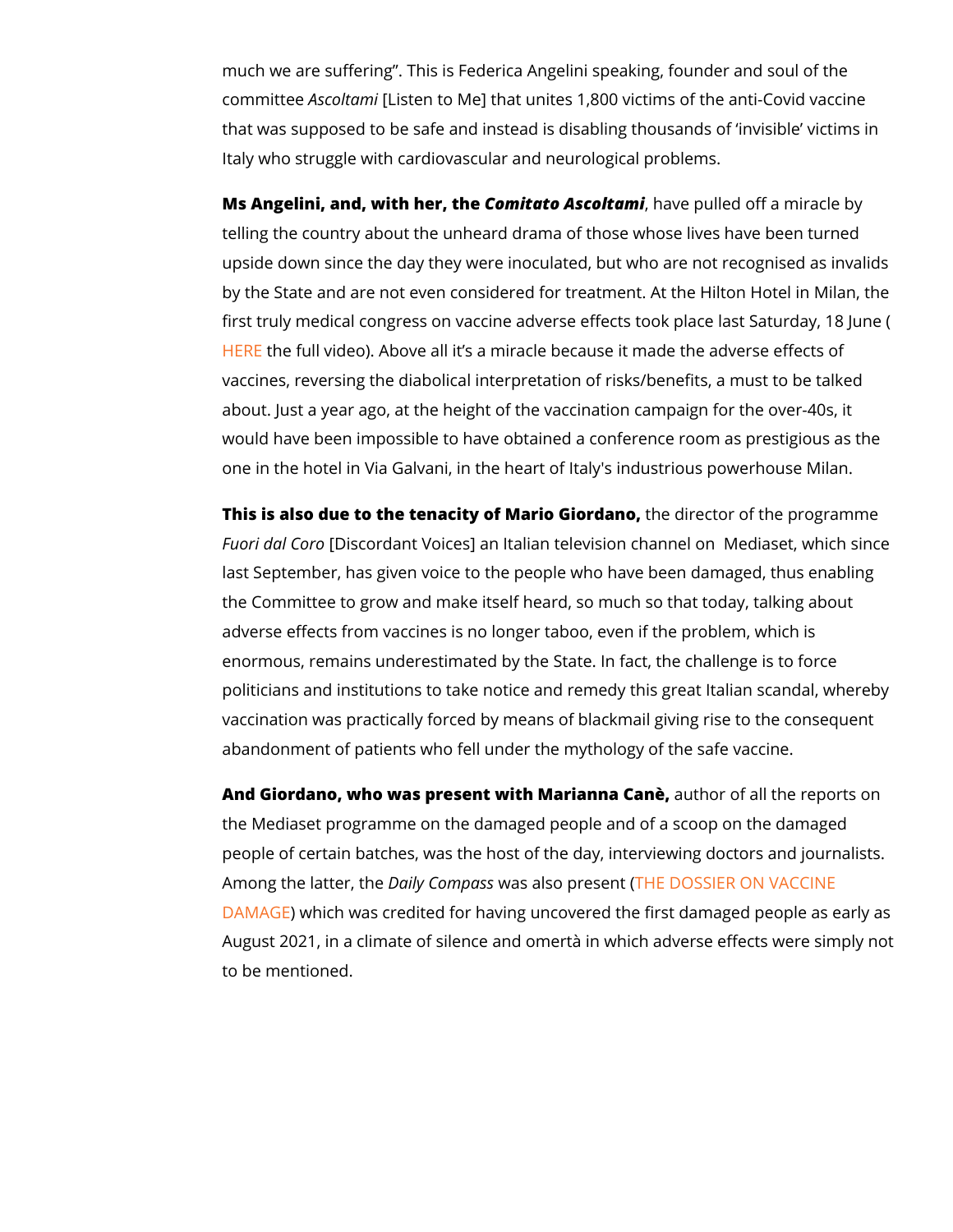**But more importantly, all the victims were present**. Like Barbara D'Ambrosio from Turin, one of the founders of the Committee, who after being vaccinated has problems with her eyesight and walking, and who read a dramatic letter from a woman who was vaccinated while pregnant and who passed the adverse effects onto her daughter in her womb.

**Or Silvia Lunardi**, a Roman nurse on the front line during the pandemic, now struggling with anaphylactic shock following inoculation due to an allergy to one of the components.

**Many doctors were present**, willing to to go public and tell how they treat adverse effects. Dr Margherita Savini from Venice counted a 30% increase in reports on cardiovascular and skin problems from her patients.

**Or the surgeon Attilio Cavezzi** who ended up treating cases of thrombosis in the patients he had advised not to be vaccinated because of risk factors such as hyperactivated coagulation. "We try to reduce inflammation because the spike inflames, detoxify, and work on the subjects' immunity. Moreover, what is lacking in today's medicine is to ask on a pathophysiological level 'where do the spikes go, how long do they stay in the body and where do they move to?' It is a fight that has been going on for months and we don't know whether it will take years".

**Much applauded, even with a standing ovation,** Dr Vanni Frajese, a Roman endocrinologist suspended from the Order of Physicians because of his justified criticism of the vaccine and the absence of genotoxicity studies. "Among the various 'charges', the Order also asked me what I thought of the vaccination campaign". Frajese insisted on the folly of vaccinating pregnant women: "It is known that there is no data available, pregnant women are the most fragile population that exists in the world, who at times cannot even get their hair dyed, and instead they have been exposed because consciences were numbed". Strong words also on the vaccination of the young: "The idea of vaccinating the young to preserve the old is psychotic".

**Whereas data on the loss of vaccine protection** after just 13 weeks was shown by Dr Alberto Donzelli, who holds that it is precisely the triple-vaccinated with boosters who are most exposed to Covid infection.

**"The working-age population**, aged 18 to 69, has a 4.1 times greater risk of infection in week 13 than the unvaccinated" he said. The vaccinated, therefore, become more infected than the unvaccinated as shown by a study from Qatar "which tells us that at six